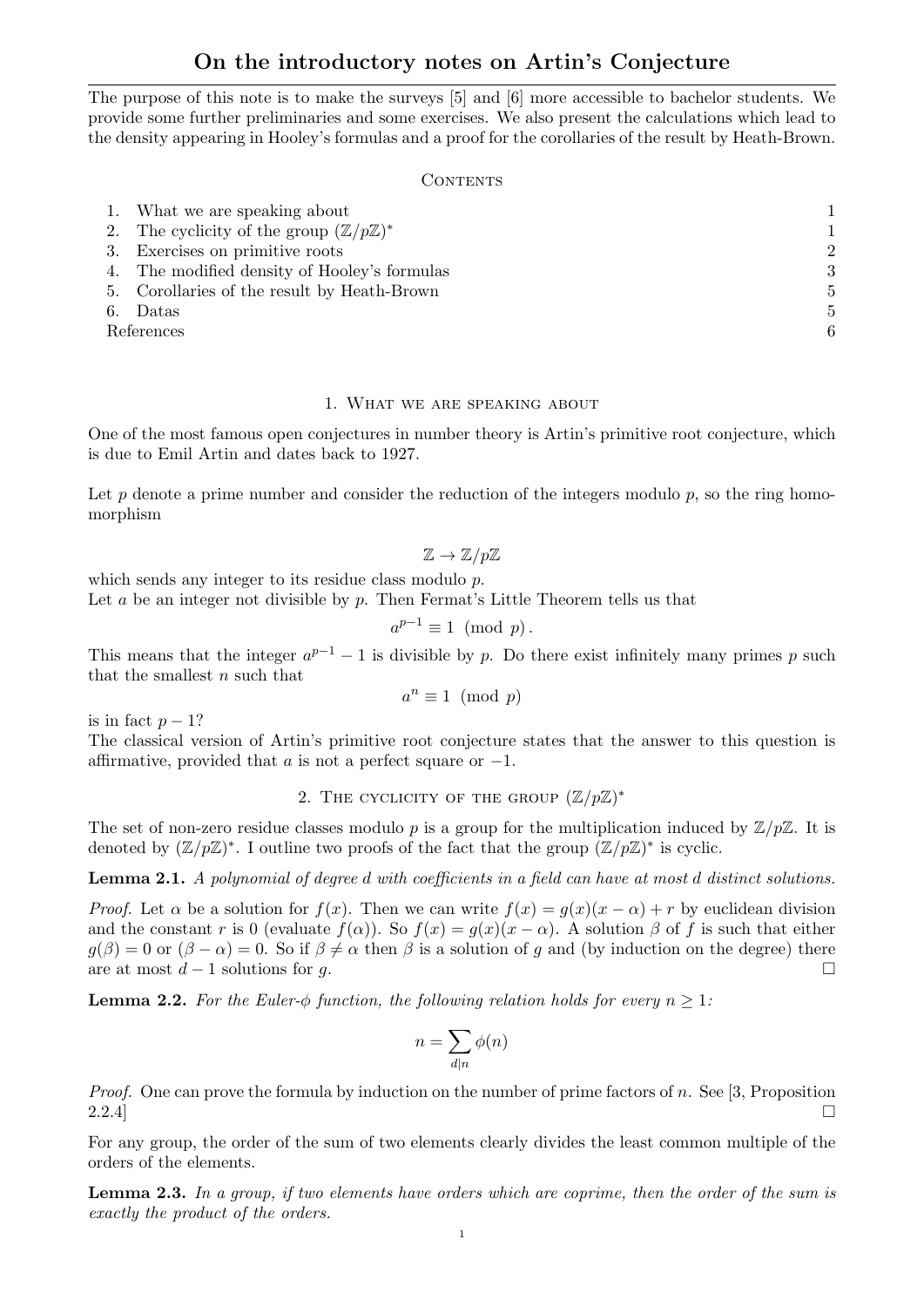*Proof.* Suppose that a and b have order n and m respectively and  $(n, m) = 1$ . Let  $d | n, d \neq 1$ . Then  $\frac{nm}{d}(a \oplus b) = \frac{n}{d}(a) \neq 0$  hence the order does not divide  $\frac{nm}{d}$  hence the order is a multiple of n (analogously for  $m$ ).

We know that the order of the group  $(\mathbb{Z}/p\mathbb{Z})^*$  is  $p-1$  hence it suffices to show that there is at least one element of order exactly  $p-1$ .

### First proof

We first prove that there are at most  $\phi(d)$  elements of order d. Suppose that there is an element a of order d. Then the powers  $a, a^2, \ldots, a^d = 1$  are all distinct. They are d distinct solutions of the polynomial  $x^d - 1$  so they are all the solutions of that polynomial. Thus every element which has order d, being a solution of  $x^d - 1$ , is a power of a. The order of the power of an element is given by the formula:

$$
ord(a^h) = \frac{ord(a)}{(h, ord(a))}
$$

Then the powers of a whose order is d correspond to the integers  $0 < h < d$  that are coprime to d: they are exactly  $\phi(d)$ . So we have shown that if there is an element of order d, there are exactly  $\phi(d)$ such elements.

We have a set of  $p-1$  elements, which is the disjoint union, for  $d | p-1$ , of subsets of order at most  $\phi(d)$ . Since

$$
p - 1 = \sum_{d \mid p-1} \phi(d)
$$

then it must be that every such subset has order  $\phi(d)$ . In particular, we have proven that for every  $d | p - 1$  (including  $p - 1$ , which is what we need) there are exactly  $\phi(d)$  elements of order d.

#### Second proof

Write  $p-1$  as product of prime powers  $p_i^{e_i}$ . By Lemma 2.3, it suffices to find, for every i, an element which has order a multiple of  $p_i^{e_i}$  (notice that a power of it will have order exactly  $p_i^{e_i}$ ). Without loss of generality, suppose that no element has order a multiple of  $p_1^{e_1}$ , equivalently that every element has order dividing  $\frac{p-1}{p_1}$ . Then there would be  $p-1$  distinct solutions of the polynomial  $x^{\frac{p-1}{p_1}}-1$ , which has degree strictly smaller than  $p-1$ . Contradiction.

#### 3. Exercises on primitive roots

- (1) Prove that (2 mod 29) is a primitive root. Hint: minimize your calculations by thinking of the group structure.
- (2) List all the primitive roots modulo 19.

Hint: minimize your calculations by thinking of the group structure; you will possibly encounter the same elements when you do the calculations, so keep track of the informations you have already found.

- (3) Prove that (a mod p) and its inverse  $[(b \mod p) \mod p]$  such that (ab mod p)  $[1 \mod p]$  have the same order.
- (4) Let q be a prime and define  $\partial d_q$  (a mod p) as the highest power of q dividing the order of (a mod p). Show that if  $\text{ord}_q(a \mod p) > \text{ord}_q(b \mod p)$  then  $\text{ord}_q(ab \mod p) = \text{ord}_q(a \mod p)$ .
- (5) Let p be an odd prime.

Prove that (a mod p) and (-a mod p) have the same order if 4 divides the order of (a mod p). Prove that (-a mod p) has order twice the order of (a mod p), if the order of (a mod p) is odd. Prove that the order of (-a mod p) is half of the order of (a mod p), if the order of (a mod p) is even but not divisible by 4.

Hint: Use exercise 4. Show that  $\text{ord}_q(a \mod p) = \text{ord}_q(-a \mod p)$  for every odd prime q hence restrict your attention to  $ord_2$ . For the last assertion, consider that if you raise (a mod p) to the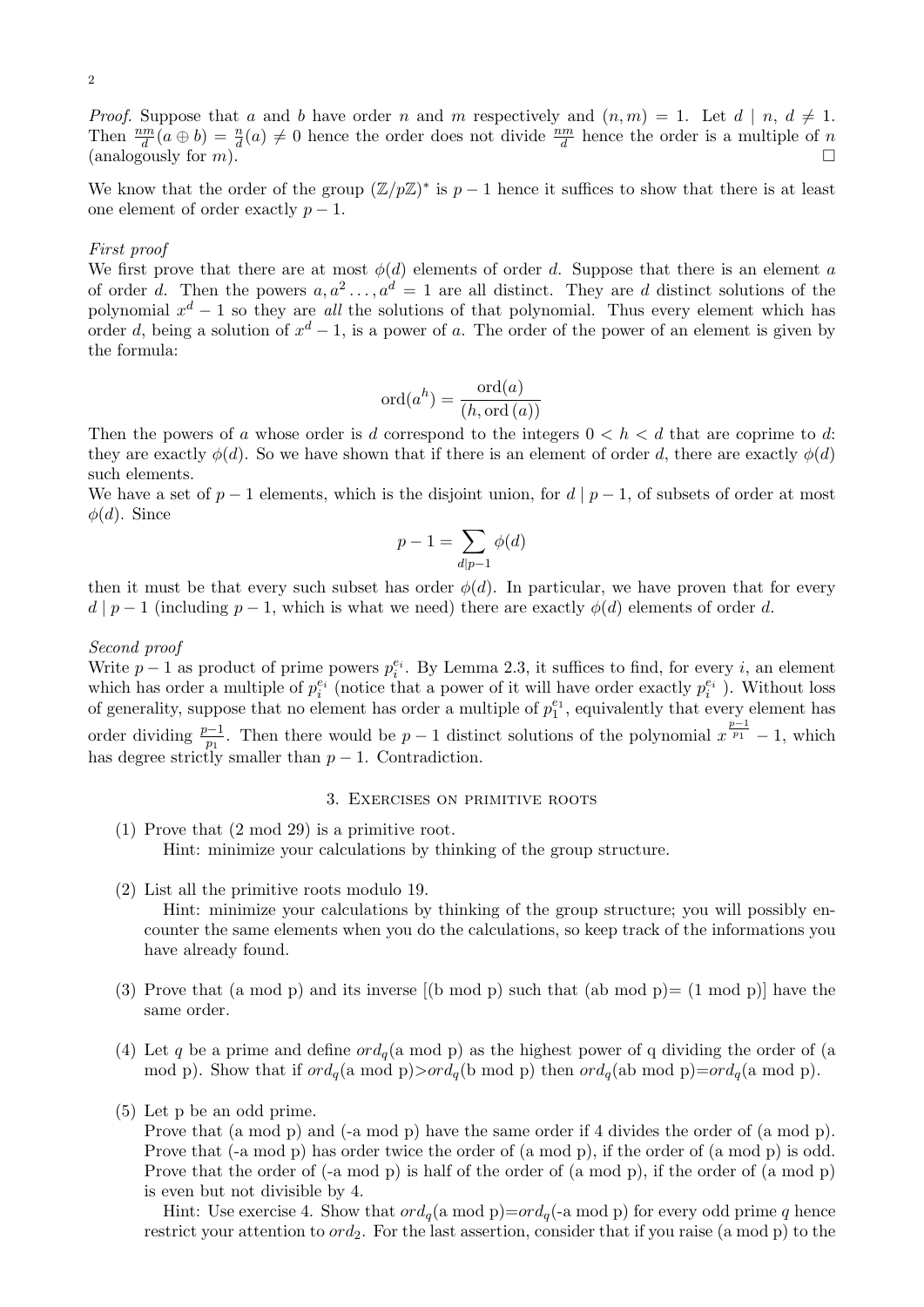odd part of its order, you must necessarily get (-1 mod p) [which is the only element of order 2].

- (6) Let G be a finite group and let g be an element of G. Show that the order of  $n \cdot g$  is  $\frac{ord(g)}{(ord(g),n)}$ . Hint: write  $n = (ord(g), n) \cdot n'$ , with  $(ord(g), n')=1$ .
- (7) Let d be a divisor of  $p-1$ . Let (g mod p) be a primitive root. Show that  $(g^{p-1/d} \mod p)$  has order exactly d. Hint: use exercise 6.
- (8) Let p be an odd prime. Show that (a mod p) is a primitive root modulo p if and only if  $(a^{p-1/d})$ mod p) is not (1 mod p), for every prime divisor d of  $p-1$ . Hint: use exercise 7.
- (9) Show that the d-th powers  $[(a \mod p) = (b^d \mod p)$  for some b] form a subgroup. Show that if  $d \mid (p-1)$  then the order of this subgroup is  $(p-1)/d$ . Show that if  $(p-1, d) = 1$  then every element is a d-th power.

Hint: Let  $(g \mod p)$  be a primitive root. Then show that  $(a \mod p)$  is a d-th power if and only if one can write (a mod p)= $(g^{dk} \mod p)$  for some integer k. For the last assertion, use the fact that d has an inverse d' modulo  $(p-1)$ , hence  $(g^k \mod p) = (g^{d(d'k)} \mod p)$  for every integer k.

- (10) Show that there are  $\phi(p-1)$  primitive roots. Let a be as in Artin's conjecture, and not a power. Prove that if  $p > 3$  the expected probability that (a mod p) is a primitive root is at most  $1 - \frac{1}{\sqrt{n}}$  $\frac{1}{p-1}$ . Check that this is the expected probability if  $p-1 = q^2$ , where q is prime. [For p=2,3 the values are 1 and 1/2 respectively.]
- (11) Explain why we exclude  $0, \pm 1$  and squares from Artin's conjecture. Explain also why a priori we do not exclude other powers.

Hint: 2 divides  $p - 1$  for every odd prime; see the hint of exercise 9. Recall Dirichlet's theorem on primes in arithmetic progression to argument that there are 'many' primes for which  $p - 1$  is not divisible by some fixed odd number.

#### 4. The modified density of Hooley's formulas

In this section, I show how one arrives from Artin's heuristics to the formula of the density which appears in Hooley's result. This calculation is taken from [2, Section 6]. Following Artin's heuristics, to calculate the density we simply have to evaluate:

$$
\sum_{n \, squarefree} \frac{\mu(n)}{[K_n:\mathbb{Q}]}
$$

where  $\mu$  is the Moebius function and  $K_n$  is the compositum of  $\mathbb{Q}(\zeta_q, a^{1/q})$  for every prime number q which divides n. So we are taking a sum of the inverses of the degrees over  $\mathbb Q$  of the number fields  $K_n$ (with a sign  $\pm$  according to the Moebius function).

Euler products. Let  $a(n)$  be a function defined over the natural numbers  $(n > 0)$  which is multiplicative, which means  $a(1) = 1$  and  $a(mn) = a(m)a(n)$  whenever m, n are coprime. Then the Euler product formula says:

$$
\sum_{n} a(n) = \prod_{p} \left( 1 + a(p) + a(p^{2}) + \cdots \right)
$$

If  $a(n) = 0$  for n not squarefree then the following simplified version clearly holds:

$$
\sum_{n \, squarefree} a(n) = \sum_{n} a(n) = \prod_{p} \left( 1 + a(p) + a(p^2) + \dots \right) = \prod_{p} \left( 1 + a(p) \right)
$$

The case of linear disjoint extensions. Suppose that we are in the case where the extensions  $\mathbb{Q}(\zeta_q, a^{1/q})$ are linearly disjoint for every prime number q (so, including  $q = 2$ ). This means that  $a = bc^2$  for some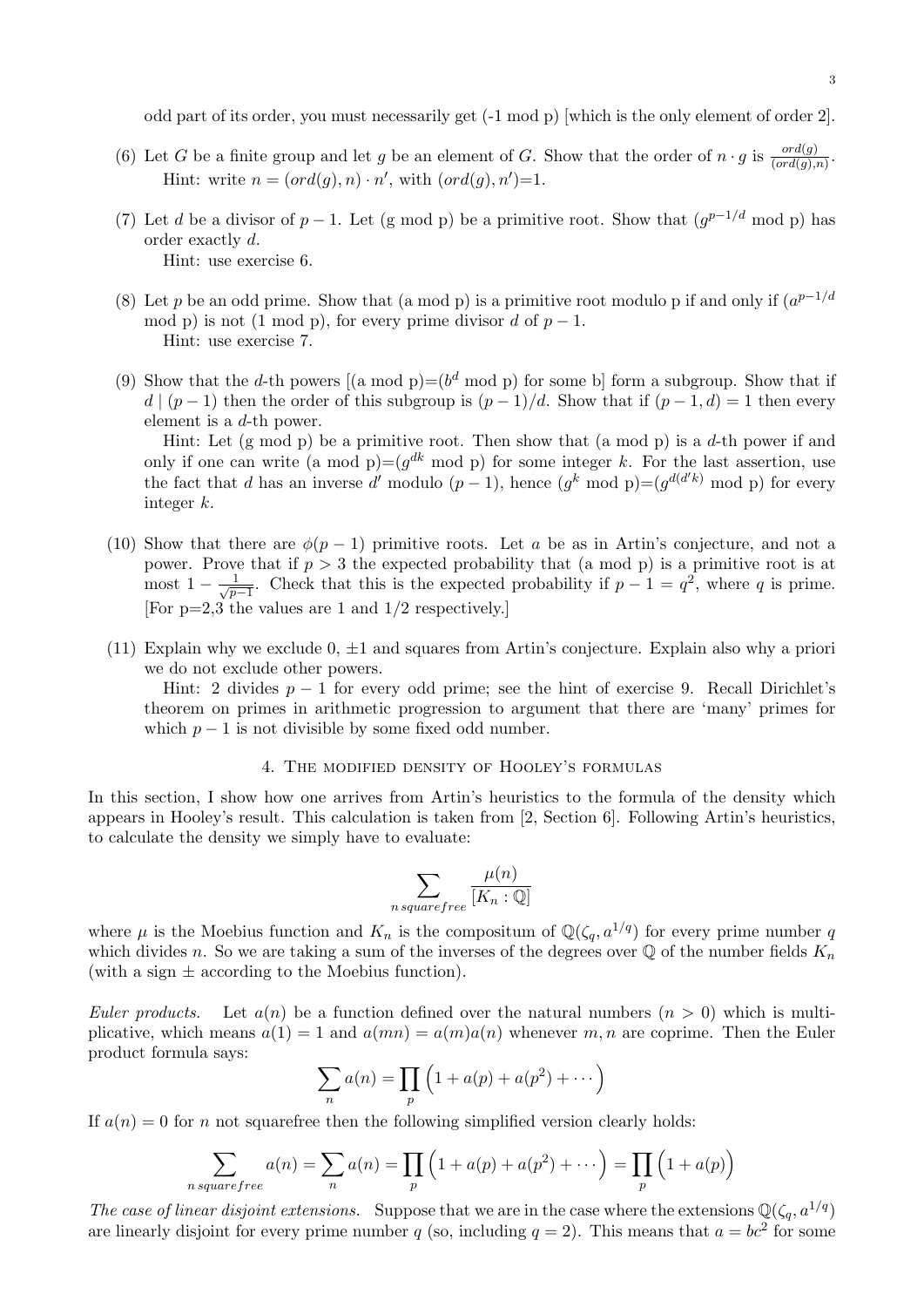integers b, c and that  $b \neq 1 \pmod{4}$ . We are then in the case where

$$
[K_n : \mathbb{Q}] = \frac{n\phi(n)}{(h,n)}
$$

where h is the biggest integer such that a has an h-th root in the integers. The requested density is then

$$
\sum_{n \, squarefree} \frac{\mu(n)}{[K_n : \mathbb{Q}]} = \prod_p \left(1 + \frac{\mu(p)}{[K_p : \mathbb{Q}]} \right) = \prod_{p \mid h} \left(1 - \frac{p}{p(p-1)} \right) \prod_{p \nmid h} \left(1 - \frac{1}{p(p-1)} \right) = A(h)
$$

The number  $A(h)$  is obviously a rational multiple of Artin's constant

$$
A = \prod_{p} \left( 1 - \frac{1}{p(p-1)} \right)
$$

The case of non-linear disjoint extensions. Suppose that  $a = bc^2$  for some integers b, c and that  $b \equiv 1 \pmod{4}$ . In particular, b is odd. Then

$$
[K_n : \mathbb{Q}] = \begin{cases} \frac{n\phi(n)}{2(h,n)} & \text{if } n \text{ is even and } b \mid n \\ \frac{n\phi(n)}{(h,n)} & \text{otherwise} \end{cases}
$$

where h is the biggest integer such that a has an h-th root in the integers. Recall that h is odd since we exclude squares from Artin's conjecture.

We have:

$$
\sum_{n} \frac{\mu(n)}{[K_n : \mathbb{Q}]} = \sum_{n \not\equiv 0 \pmod{2|b|}} \frac{\mu(n)(h, n)}{n\phi(n)} + 2 \cdot \sum_{n \equiv 0 \pmod{2|b|}} \frac{\mu(n)(h, n)}{n\phi(n)} = A(h) + \sum_{n \equiv 0 \pmod{2|b|}} \frac{\mu(n)(h, n)}{n\phi(n)}
$$

If m is squarefree and  $m \equiv 0 \pmod{2|b|}$  we can write  $m = 2|b|n$  with n coprime to 2|b|. Then we have:

$$
\sum_{n\equiv 0(2|b|)} \frac{\mu(n)(h,n)}{n\phi(n)} = \sum_{n:(n,2|b|)=1} \frac{\mu(2|b|n)(h,2|b|n)}{(2|b|n)\phi(2|b|n)} = \frac{\mu(2|b|)(h,2|b|)}{(2|b|)\phi(2|b|)} \cdot \sum_{n:(n,2|b|)=1} \frac{\mu(n)(h,n)}{n\phi(n)}
$$

Let  $\tilde{\mu}(n)$  be equal to  $\mu(n)$  whenever  $(n, 2|b|) = 1$  and equal to 0 otherwise. By taking the Euler product we get:

$$
\sum_{n} \frac{\tilde{\mu}(n)(h,n)}{n\phi(n)} = \prod_{p} \left(1 + \frac{\tilde{\mu}(p)(h,p)}{p\phi(p)}\right) = \prod_{p:\, p\nmid (2|b|)} \left(1 + \frac{\mu(p)(h,p)}{p\phi(p)}\right) = \prod_{p:\, p\nmid (2|b|)} \left(1 - \frac{(h,p)}{p\phi(p)}\right) =
$$

$$
A(h) \cdot \prod_{p:\, p|(2|b|)} \left(1 - \frac{(h,p)}{p\phi(p)}\right)^{-1} = A(h) \cdot \prod_{p:\, p|(2|b|)} \frac{p\phi(p)}{p\phi(p) - (h,p)}
$$

Putting things together:

$$
\sum_{n} \frac{\mu(n)}{[K_n : \mathbb{Q}]} = A(h) \Big[ 1 + \frac{\mu(2|b|)(h, 2|b|)}{2|b|\phi(2|b|)} \cdot \prod_{p: p|(2|b|)} \frac{p\phi(p)}{p\phi(p) - (h, p)} \Big] =
$$
  
=  $A(h) \Big[ 1 - \mu(|b|)(h, 2|b|) \cdot \prod_{p: p|(2|b|)} \frac{1}{p\phi(p) - (h, p)} \Big] = A(h) \Big[ 1 - \mu(|b|) \cdot \prod_{p: p|(2|b|)} \frac{(h, p)}{p\phi(p) - (h, p)} \Big] =$   
=  $A(h) \Big[ 1 - \mu(|b|) \cdot \prod_{p: p|b: p|h} \frac{1}{\phi(p) - 1} \cdot \prod_{p: p|b: p\nmid h} \frac{1}{p\phi(p) - 1} \Big] = A(h) \Big[ 1 - \mu(|b|) \cdot \prod_{p|b} \frac{1}{[K_p : \mathbb{Q}] - 1} \Big]$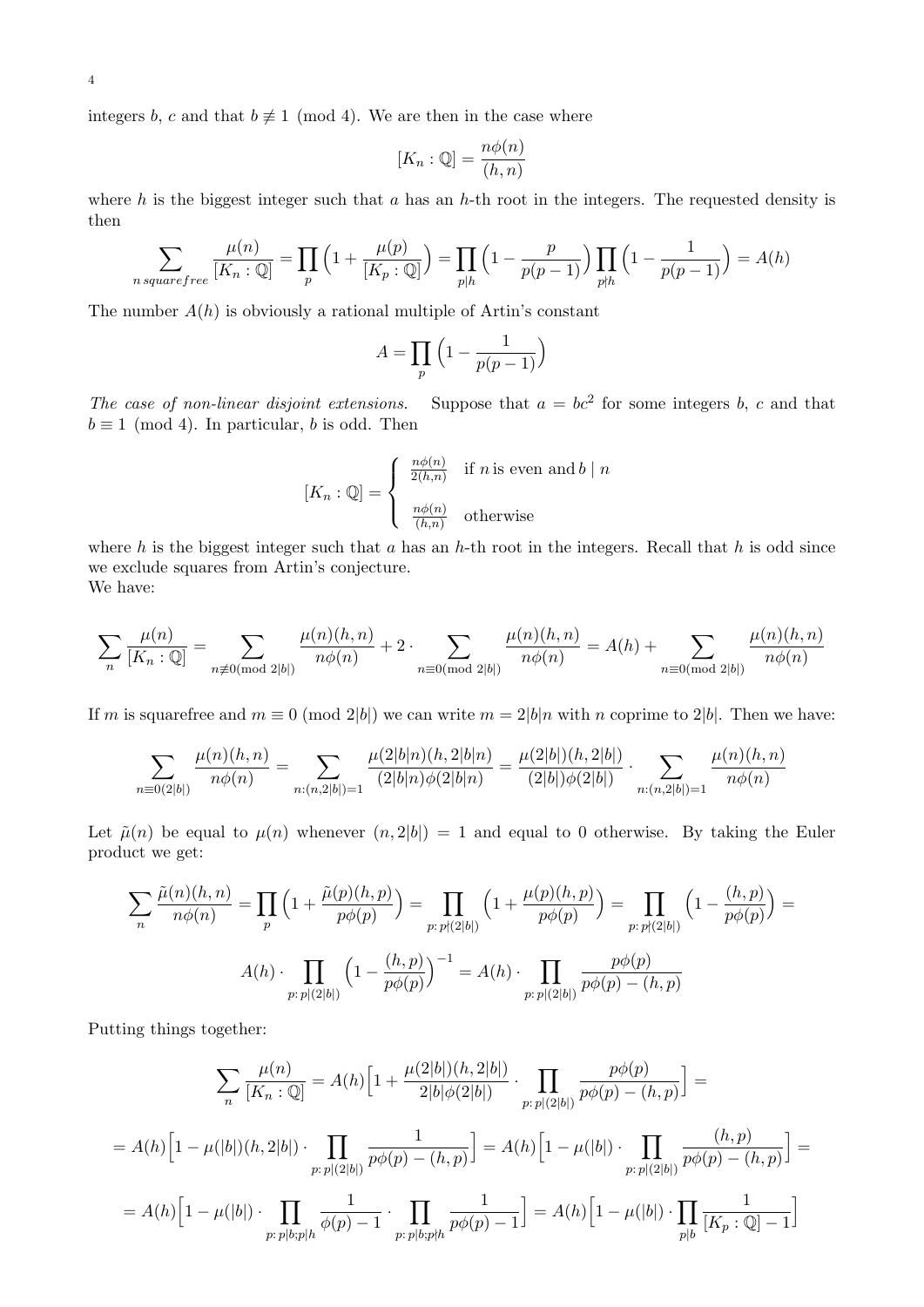#### 5. Corollaries of the result by Heath-Brown

An *n*-tuple of integer numbers  $x_1, \ldots, x_n$  is said to be multiplicative dependent (the numbers are then called multiplicative dependent) if there exist  $a_1, \ldots, a_n$  integers, not all zero, such that  $\prod_1^n x_i^{a_i} = 1$ . Multiplicative independent means not multiplicatively dependent in the sense above.

Heath-Brown proved in 1967 ([1]) the following result:

**Theorem 5.1.** If q, r, s are three nonzero multiplicatively independent integers such that none of

$$
q, r, s, -3qr, -3qs, -3rs, qrs
$$

is a square, then there are infinitely many prime numbers  $p$  for which at least one between  $q, r, s$  is a primitive root modulo p.

We deduce the following:

Corollary 5.2. Consider the classical version of Artin's conjecture (we look for an infinite set of primes p):

- (1) There are at most two prime numbers for which Artin's conjecture fails.
- (2) There are at most three positive squarefree numbers  $(\neq 1)$  for which Artin's conjecture fails.

**Lemma 5.3.** Let x, y, z be three distinct positive squarefree integers ( $\neq$  1) and suppose that  $x^a y^b z^c = 1$ for some integers a, b, c. Then (up to a reordering) we have  $z = xy$  and  $(x, y) = 1$ .

*Proof.* It is easy to see that one or two distinct positive squarefree integers  $(\neq 1)$  are always multiplicative independent. Then  $a, b, c$  are all non-zero. Since  $x, y, z$  are integers,  $a, b, c$  cannot be all  $> 0$ or all  $\lt 0$ . So, without loss of generality, we can write  $x^a y^b = z^c$  for some  $a, b, c > 0$ .

Since x and y are distinct squarefree integers there exists p prime (w.l.o.g.) dividing x but not y. Hence c must divide a (the left-hand side is a c-th power). So we have  $x^{ca'}y^b = z^c$ . By comparing the exponents in the prime factorisations,  $c \mid b$ .

Then we have  $x^{a'}y^{b'} = z$  [we could have  $x^{a'} \zeta_c^{n} \cdot y^{b'} \zeta_c^{m} = z$  but since  $x, y, z$  are positive integers it must be that  $\zeta_c^n \zeta_c^m$  is also a positive integer, hence it is 1. So we have  $x^{a'}y^{b'} = z$ . Since  $a' > 0$ ,  $b' > 0$  and z is square-free it follows that  $a' = b' = 1$  and  $(x, y) = 1$ . So  $z = xy$  and  $(x, y) = 1$ .

*Proof of Corollary 5.2.* (1) Suppose that there are three distinct prime numbers  $q, r, s$  for which Artin's conjecture fails. They are multiplicative independent and *grs* is not a square. Since negative numbers are not squares, we apply the result by Heath-Brown and deduce a contradiction.

(2) It suffices to show that in every set of four distinct positive squarefree integers ( $\neq$  1), there is at least one which satisfies Artin's conjecture. We will show that for every four distinct positive squarefree integers  $(\neq 1)$ , there are three of them which are multiplicatively independent and are such that the product of them is not a square. It is then clear (since negative integers are never squares) that the assumptions of the result of Heath-Brown hold. Hence at least one of the four numbers satisfies Artin's conjecture.

Let  $\{x, y, z, w\}$  be our set of four distinct positive squarefree integers  $(\neq 1)$ . First case: there are three elements in our set which are dependent. So w.l.o.g. we have  $z = xy$  and  $(x, y) = 1$ . Since  $w \neq xy$ and  $(x, y) = 1$  [hence  $x \nmid y$  or viceversa] Lemma 5.3 implies that  $\{x, y, w\}$  are independent. We have that xyw is not a square: since  $(x, y) = 1$  and w is squarefree, that would imply  $w = xy$ .

Second case: no three elements in our set are dependent. What if xyz is a square? Let  $\delta = (x, y)$  so that  $x = \delta x'$  and  $y = \delta y'$ . Because z is square-free then that would imply  $z = x'y'$ . Since  $w \neq z$  we then conclude that  $xyw$  is not a square.

In particular, Artin's conjecture is true for at least one in between 2,3,5.

#### 6. DATAS

I collect some datas which are available at The On-Line Encyclopedia of Integer Sequences (OEIS).

Datas for  $(2 \mod p)$ : The primes p up to 1.000 for which  $(2 \mod p)$  is a primitive root, see: http://oeis.org/classic/A001122